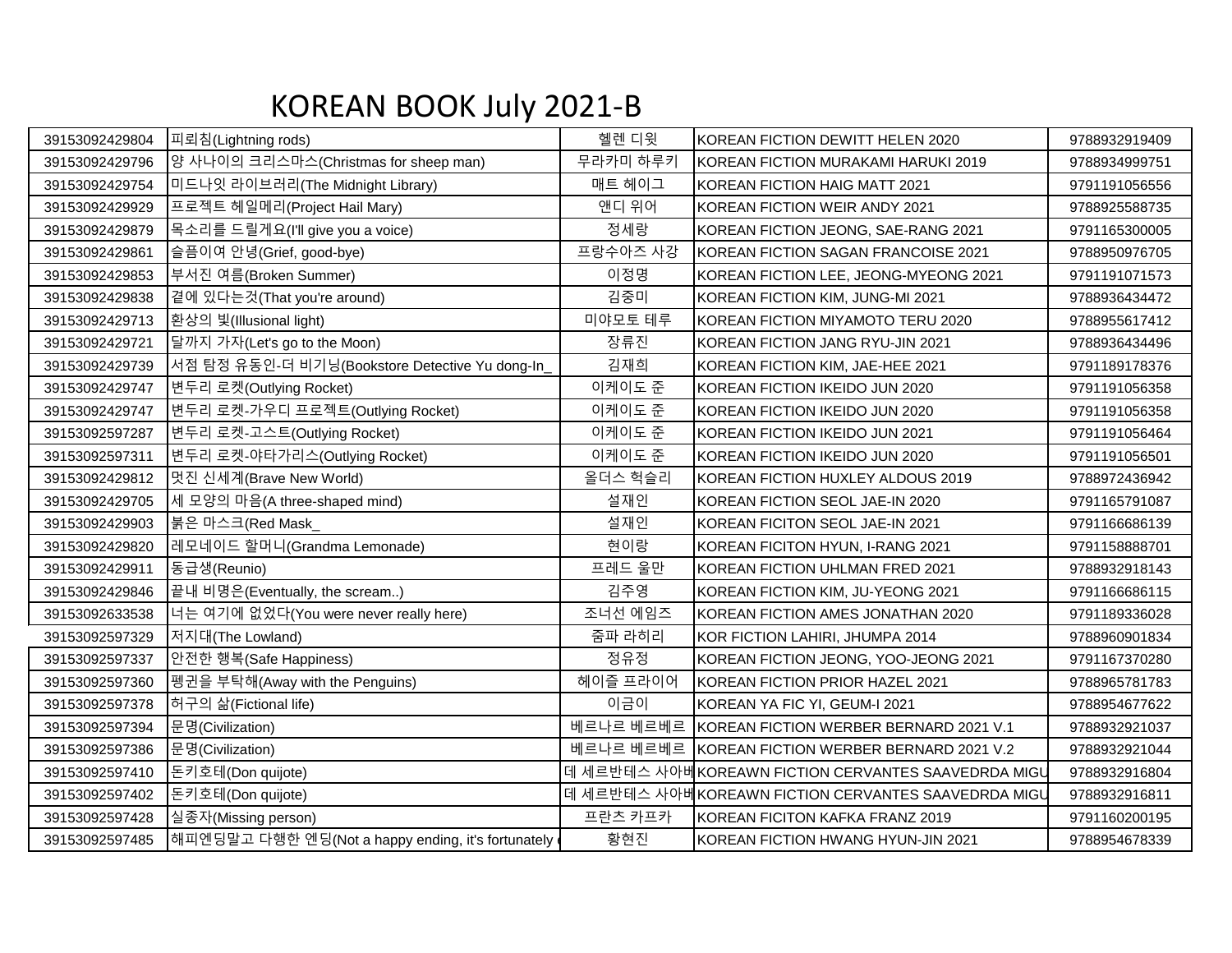| 39153092633702 | 만화로 읽는 사마천의 사기-중국사의 시작(Samachun)                 | 이희재       | KOREAN GRAPHIC YI, HEE-JAE V.1                  | 9791160803846 |
|----------------|--------------------------------------------------|-----------|-------------------------------------------------|---------------|
| 39153092633728 | 만화로 읽는 사마천의 사기-춘추시대(Samachun)                    | 이희재       | KOREAN GRAPHIC YI, HEE-JAE V.2                  | 9791160803846 |
| 39153092633694 | 만화로 읽는 사마천의 사기-전국 칠웅(Samachun)                   | 이희재       | KOREAN GRAPHIC YI, HEE-JAE V.3                  | 9791160803846 |
| 39153092633710 | 만화로 읽는 사마천의 사기-난세의 인걸들(Samachun)                 | 이희재       | KOREAN GRAPHIC YI, HEE-JAE V.4                  | 9791160803846 |
| 39153092597477 | 만화로 읽는 사마천의 사기-일통으로 가는 길(Samachun)               | 이희재       | KOREAN GRAPHIC YI, HEE-JAE V.5                  | 9791160803846 |
| 39153092597451 | 만화로 읽는 사마천의 사기-통일 제국 진(Samachun)                 | 이희재       | KOREAN GRAPHIC YI, HEE-JAE V.6                  | 9791160803846 |
| 39153092633660 | 더 콩쿠르(The Concours)                              | 정성화       | KOREAN GRAPHIC JEONG, SEOL-HWA V.1              | 9798926341148 |
| 39153092633652 | 더 콩쿠르(The Concours)                              | 정성화       | KOREAN GRAPHIC JEONG, SEOL-HWA V.2              | 9798926341148 |
| 39153092633645 | 더 콩쿠르(The Concours)                              | 정성화       | KOREAN GRAPHIC JEONG, SEOL-HWA V.3              | 9798926341148 |
| 39153092633637 | 더 콩쿠르(The Concours)                              | 정성화       | KOREAN GRAPHIC JEONG, SEOL-HWA V.4              | 9798926341148 |
| 39153092633629 | 더 콩쿠르(The Concours)                              | 정성화       | KOREAN GRAPHIC JEONG. SEOL-HWA V.5              | 9798926341148 |
| 39153092633611 | 더 콩쿠르(The Concours)                              | 정성화       | KOREAN GRAPHIC JEONG, SEOL-HWA V.6              | 9798926341148 |
| 39153092633603 | 더 콩쿠르(The Concours)                              | 정성화       | KOREAN GRAPHIC JEONG, SEOL-HWA V.7              | 9798926341148 |
| 39153092633595 | 더 콩쿠르(The Concours)                              | 정성화       | KOREAN GRAPHIC JEONG, SEOL-HWA V.8              | 9798926341148 |
| 39153092633579 | 더 콩쿠르(The Concours)                              | 정성화       | KOREAN GRAPHIC JEONG, SEOL-HWA V.9              | 9798926341148 |
| 39153092633587 | 더 콩쿠르(The Concours)                              | 정성화       | KOREAN GRAPHIC JEONG, SEOL-HWA V.10             | 9798926341148 |
| 39153092633561 | 더 콩쿠르(The Concours)                              | 정성화       | KOREAN GRAPHIC JEONG, SEOL-HWA V.11             | 9798926341148 |
| 39153092633553 | 더 콩쿠르(The Concours)                              | 정성화       | KOREAN GRAPHIC JEONG, SEOL-HWA V.12             | 9798926341148 |
| 39153092633546 | 더 콩쿠르(The Concours)                              | 정성화       | KOREAN GRAPHIC JEONG, SEOL-HWA V.13             | 9798926341148 |
| 39153092633678 | 인간 실격(No longer human)                           | 이토 준지     | KOREAN GRAPHIC NO LONGER HUMAN V.3              | 9791136242341 |
| 39153092597295 | 바보의 세계(Histoire of fools)                        |           | 장프랑수아 마르미옹KOREAN 909 MARMION JEAN-FRANCOIS 2021 | 9791155813652 |
| 39153092429770 | 메타버스(Metaverse)                                  | 김상균       | KOREAN 321.9 KIM, SANG-GYUN 2021                | 9791189580575 |
| 39153092429762 | 모든 날에 모든 순간에 위로를 보낸다(I send my condolences e     | 글배우       | KOREAN 818 GUL BAE WOO 2021                     | 9791196797799 |
| 39153092597352 | 소크라테스 익스프레스(Socrates Express)                    | 에릭 와이너    | KOREAN 160 WEINER ERIC 2021                     | 9791191056556 |
| 39153092429887 | 중국의 조용한 침공(Silent Invasion)                      | 클라이브 해밀턴  | KOREAN 340.912 HAMILTON CLIVE 2021              | 9788984079540 |
| 39153092429788 | 지구를 위한다는 착각(Apocalypse Never)                    | 마이클 셸런버거  | KOREAN 539.9 SHELLENBERGER MICHAEL 2021         | 9788960518612 |
| 39153092597469 | 강방천의 관점(Perspective)                             | 강방천       | KOREAN 327.856 GANG, BANG-CHEN 2021             | 9788947546980 |
| 39153092597493 | 암은 병이 아니다(Cancer is not a Disease)               | 안드레아스 모리츠 | KOREAN 513.994 MORITZ ANDREAS 2021              | 9788967442316 |
| 39153092597345 | 우룰할땐 뇌 과학(The Upward Spiral)                     | 앨릭스 코브    | KOREAN 513.852 KORB ALEX 2020                   | 9791156757344 |
| 39153092597436 | 오늘은 집에서 문화센터처럼 놀아요(Let's play like a cultural ce | 한혜령       | KOREAN 598.4 HAN, HYE-RYUNG 2021                | 9791191059090 |
| 39153092429895 | 더 이상 내려갈곳이 없었다(There was nowhere else to go dow  | 홍민기       | KOREAN 234.82 HONG, MIN-KI 2021                 | 9791165040369 |
| 39153092429945 | 내 마음대로 된 것이 하나도 없었다(I didn't have anything my w  | 홍민기       | KOREAN 235.2 HONG, MIN-KI 2021                  | 9791165041397 |
| 39153092597444 | 무엇이 당신을 움직이게 만드는가(What makes you move)           | 한상권       | KOREAN 325.211 HAN, SANG-KWON 2021              | 9791190546119 |
| 39153092429960 | 오래된 질문(Old questions)                            | 다큐멘터리     | KOREAN 199.1 DOCUMENTARY NOBLE ASK 2021         | 9791130637549 |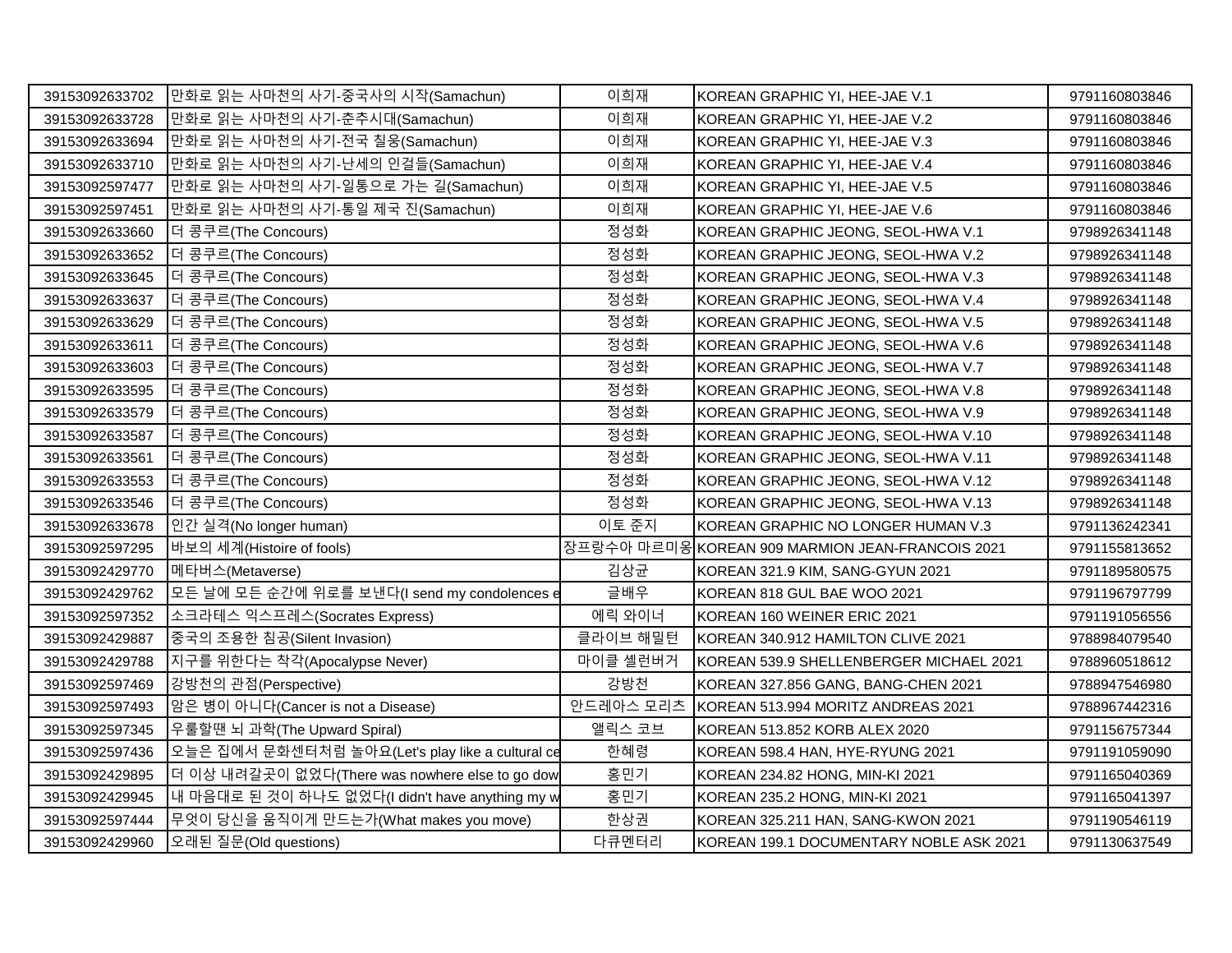| 39153092429986 | 처음부터 아이에게 이렇게 말했더라면(If I had said this to my c    | 오바 미스즈   | KOREAN 598.1 OBA MISUZU 2021         | 9788925588681 |
|----------------|---------------------------------------------------|----------|--------------------------------------|---------------|
| 39153092429994 | 읽는 직업(Reading occupation)                         | 이은혜      | KOREAN 011.3 YI, EUN-HYE 2020        | 9788960906440 |
| 39153092429937 | 운다고 달라지는 일은 아무것도 없겠지만(Crying won't change         | 박준       | KOREAN 818 PARK, JUN 2021            | 9791196075170 |
| 39153092429952 | 만약 시간이 존재하지 않는다면(If time diesn't exist)           | 카롤로 로벨리  | KOREAN 420.1 ROVELLI CARLO 2021      | 9791165343422 |
| 39153092429978 | 관계를 정리하는 중입니다(Cleaning up relationship)           | 이평       | KOREAN 199.1 YI, PYUNG 2021          | 9791162143322 |
| 39153092633785 | 사물의 뒷모습(The back of an object)                    | 안규철      | KOREAN 814.7 AN, KYU-CHEOL 2021      | 9791190885669 |
| 39153092633736 | 호흡의 기술(Breath; The New Science of a Lost Art)     | 제임스 네스터  | KOREAN 517.57 NESTOR JAMES 2021      | 9791189799366 |
| 39153092633744 | 후크 포인트(Hook Point)                                | 브랜던 케인   | KOREAN 325.571 KANE BRENDAN 2021     | 9791155813706 |
| 39153092633876 | 티벳 사자의 서(The Tibetan book of the Dead)            | 파드마 삼바바  | KOREAN 229 RYU, SHI-HWA 2020         | 9788935700660 |
| 39153092633843 | 의미있는 삶을 위하여(For a meaningful life)                | 알렉스 룽구   | KOREAN 325.211 LUNGU ALEX 2021       | 9791190382366 |
| 39153092633850 | 식물학자의 노트(Botanist's Note)                         | 신혜우      | KOREAN 480.4 SHIN, HYE-WOO 2021      | 9788934986942 |
| 39153092633835 | 생각 실험(Thinking experiments)                       | 박종하      | KOREAN 325.211 PARK, JONG-HA 2019    | 9791164130610 |
| 39153092633827 | 혼자가 되는 책들(Books to be alone)                      | 최원호      | KOR 029.85 CHOI, WON-HO 2016         | 9791186561188 |
| 39153092633868 | 서음 읽는 정치철학사(How to think Politically)             | 그레임 개러드  | KOREAN 340.1 GARRARD GRAEME 2021     | 9791130637969 |
| 39153092633884 | 적정한 삶(Appropriate life))                          | 김경일      | KOREAN 181.3 KIM, KYONG-IL 2021      | 9788997743520 |
| 39153092633686 | 브리첼의 감성 케이크(Bricell;s Emotional Cake)             | 서귀영      | KOREAN 594.71 SEO, QIE-YOUNG 2021    | 9791191013221 |
| 39153092633777 | 자신없다는 착각(The illusion that you are not confident) | 프레드릭 팡제  | KOREAN 185.5 FRAGET FREDERIC 2021    | 9791197031748 |
| 39153092633793 | 여자들을 위한 심리학(Psychology for women)                 | 반유화      | KOREAN 183.633 BAN, YU-HWA 2021      | 9791130637143 |
| 39153092633801 | 나는 왜 참으려고만 할까(Why do I have to put up with it?    | 이시하라 가즈코 | KOREAN 181.7 ISHIHARA KAZUKO 2021    | 9791188469727 |
| 39153092633751 | ┃챔피언스 리그 레전드(European Champions League)           | 홍재민      | KOREAN 695.4 HONG, JAE-MIN 2021      | 9791188073733 |
| 39153092633769 | 스트푸드 다이어트(The Sirt Food Diet)                     | 에이든 고긴스  | KOREAN 512.54 GOGGINS AIDAN 2021     | 9791187165972 |
| 39153092633819 | 그게 너였으면 좋겠다(I wish it were you)                   | 일홍       | KOREAN 818 IL HONG 2021              | 9791190299220 |
| 39153092633900 | 쿠키런 어드벤처(CookieRun)                               | 송도수      | KOREAN JV GRAPHIC COOKIERUN V 45     | 9791164384013 |
| 39153092634148 | 설민석의 한국사 대모험-독도(The Great Adventure of Korean     | 설민석      | KOREAN JV GRAPHIC SUL, MIN-SUK V.45  | 9791165382841 |
| 39153092634056 | 위인들의 책상(Great men's desks)                        | 강량원      | KOREAN JV 990 GANG, RAYANG-WON 2017  | 9788980974092 |
| 39153092633892 | 위인들의 어린시절 이야기(Childhood stories of great men)     | 이광렬      | KOREAN JV 990 YI, KWANG-RYUL 2016    | 9788998156596 |
| 39153092633918 | 세계를 바꾼 위인(A great man who changed the world)      | 미래엔      | KOREAN JV MIRAE N LEE, MI-AE 2020    | 9788937846748 |
| 39153092634098 | 탈무드 이야기(The Tale of Talmud)                       | 미래엔      | KOREAN JV MIRAE N PARK, SU-HYUN 2020 | 9788937857515 |
| 39153092634049 | 나는 제인 구달이야(I'm Jane Goodall)                      | 브래드 멜처   | KOREAN JV 990 MELTZER, BRAD V.2      | 9788961706483 |
| 39153092633934 | 황소와 도깨비(Bulls and goblins)                        | 이상       | KOREAN JE LEE SANG 2021              | 9788987721187 |
| 39153092633959 | 달 케이크(A Big Mooncake for little star)             | 그레이스 린   | KOREAN JE LIN, GRACE 2020            | 9788961707114 |
| 39153092634023 | 정말 정말 신기한 공룡 백과사전(Great book of Dinosaurs)        | 페데리카 마그린 | KOREAN JV 457 MAGRIN FEDERICA 2021   | 9791189998424 |
| 39153092634106 | 임마의 이상한 출근길(Mom's weird way to work)              | 김영진      | KOREAN JE KIM, YOUNG-JIN 2021        | 9791158362270 |
| 39153092633983 | (인성교육 보물창고)엄마 아빠랑 떨어지기 싫어(When I miss yo          | 코넬리아 스펠만 | KOREAN JE SPELMAN CORNELIA 2017      | 9788961706056 |